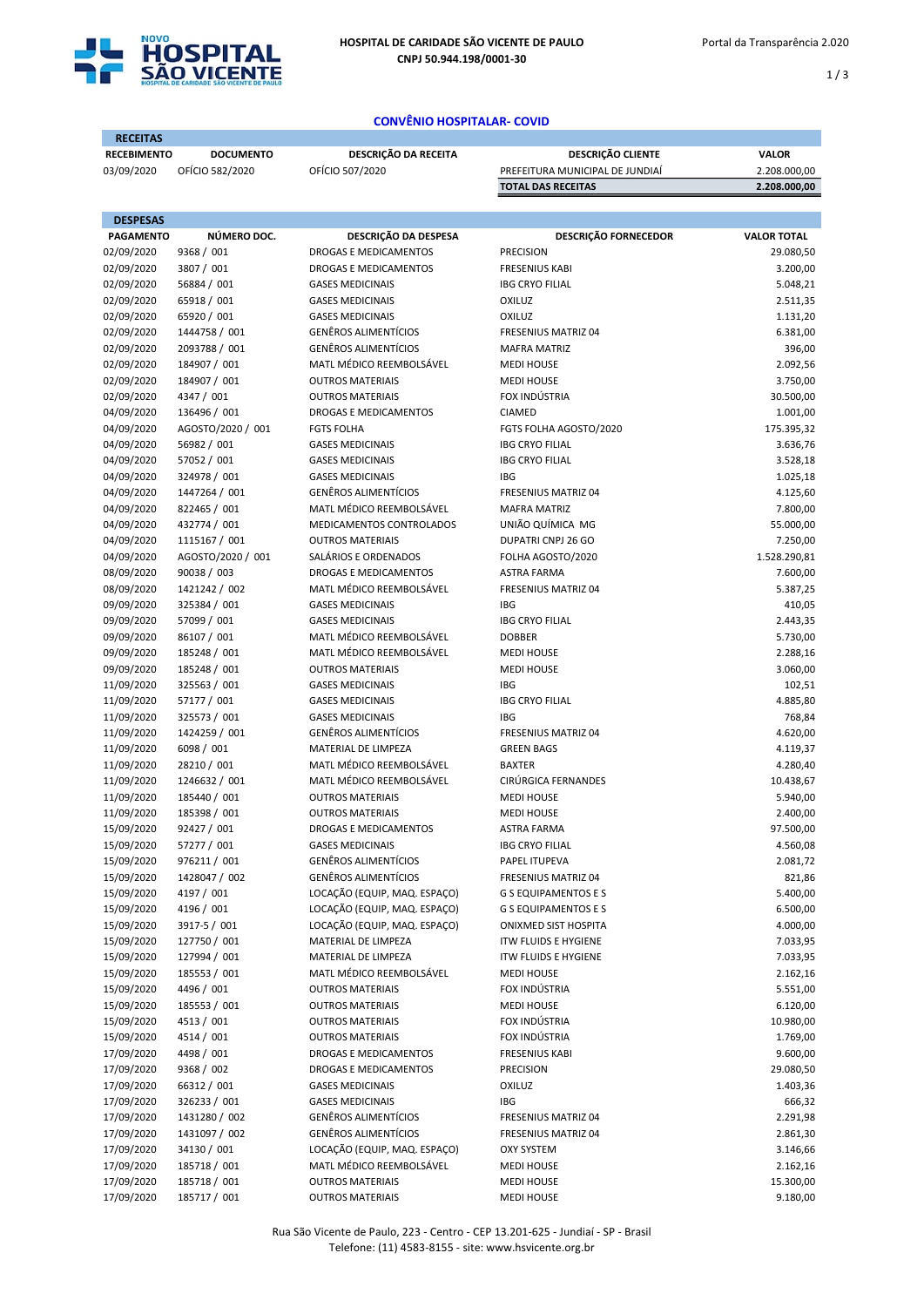

## HOSPITAL DE CARIDADE SÃO VICENTE DE PAULO CNPJ 50.944.198/0001-30

2 / 3

| 18/09/2020               | AGOSTO/2020 / 001              | <b>INSS-CONTR REPASSAR</b>                            | INSS FOLHA AGOSTO/2020                    | 48.946,09              |
|--------------------------|--------------------------------|-------------------------------------------------------|-------------------------------------------|------------------------|
| 21/09/2020<br>21/09/2020 | 2102056 / 001<br>353858 / 001  | DROGAS E MEDICAMENTOS<br><b>DROGAS E MEDICAMENTOS</b> | <b>MAFRA FILIAL GO</b><br>MAFRA FILIAL DF | 34.320,00<br>215,96    |
| 21/09/2020               | 57387 / 001                    | <b>GASES MEDICINAIS</b>                               | <b>IBG CRYO FILIAL</b>                    | 4.017,21               |
| 21/09/2020               | 66366 / 001                    | <b>GASES MEDICINAIS</b>                               | <b>OXILUZ</b>                             | 1.626,47               |
| 21/09/2020               | 1462308 / 001                  | <b>GENÊROS ALIMENTÍCIOS</b>                           | <b>FRESENIUS MATRIZ 04</b>                | 3.300,00               |
| 21/09/2020               | 1432308 / 002                  | <b>GENÊROS ALIMENTÍCIOS</b>                           | <b>FRESENIUS MATRIZ 04</b>                | 5.939,94               |
| 21/09/2020               | 1433225 / 002                  | MATL MÉDICO REEMBOLSÁVEL                              | FRESENIUS MATRIZ 04                       | 8.469,00               |
| 21/09/2020               | 1249115 / 001                  | MATL MÉDICO REEMBOLSÁVEL                              | CIRÚRGICA FERNANDES                       | 13.600,00              |
| 23/09/2020               | 57449 / 001                    | <b>GASES MEDICINAIS</b>                               | <b>IBG CRYO FILIAL</b>                    | 3.148,63               |
| 23/09/2020               | 1416 / 001                     | LOCAÇÃO (EQUIP, MAQ. ESPAÇO)                          | <b>VITALTEC COM E SERV</b>                | 4.000,00               |
| 23/09/2020               | 4556 / 001                     | <b>OUTROS MATERIAIS</b>                               | FOX INDÚSTRIA                             | 9.882,00               |
| 23/09/2020               | 4555 / 001                     | <b>OUTROS MATERIAIS</b>                               | FOX INDÚSTRIA                             | 11.102,00              |
| 23/09/2020               | 186014 / 001                   | <b>OUTROS MATERIAIS</b>                               | <b>MEDI HOUSE</b>                         | 6.000,00               |
| 23/09/2020               | 4554 / 001                     | <b>OUTROS MATERIAIS</b>                               | FOX INDÚSTRIA                             | 9.516,00               |
| 25/09/2020               | 93242 / 001                    | <b>DROGAS E MEDICAMENTOS</b>                          | <b>ASTRA FARMA</b>                        | 97.500,00              |
| 25/09/2020               | 327138 / 001                   | <b>GASES MEDICINAIS</b>                               | IBG                                       | 973,92                 |
| 25/09/2020               | 57514 / 001<br><b>RESCISÃO</b> | <b>GASES MEDICINAIS</b><br><b>RESCISÕES</b>           | <b>IBG CRYO FILIAL</b><br><b>RESCISÃO</b> | 4.890,29               |
| 25/09/2020<br>25/09/2020 | 40550 / 001                    | SERVS MÉDICOS REPASSE - PJ                            | AFIP                                      | 1.229,84<br>69.000,00  |
| 28/09/2020               | 2106510 / 001                  | DROGAS E MEDICAMENTOS                                 | <b>MAFRA FILIAL GO</b>                    | 37.500,00              |
| 28/09/2020               | 2106959 / 001                  | <b>DROGAS E MEDICAMENTOS</b>                          | <b>MAFRA FILIAL GO</b>                    | 72.923,94              |
| 28/09/2020               | 2105436 / 001                  | <b>DROGAS E MEDICAMENTOS</b>                          | MAFRA FILIAL GO                           | 37.500,00              |
| 28/09/2020               | 2105523 / 001                  | DROGAS E MEDICAMENTOS                                 | <b>MAFRA FILIAL GO</b>                    | 9.761,40               |
| 28/09/2020               | 38862 / 001                    | MATERIAL DE REPOSIÇÃO                                 | MULT MED EQUIPAMENTO                      | 7.700,00               |
| 28/09/2020               | 2105447 / 001                  | MEDICAMENTOS CONTROLADOS                              | MAFRA FILIAL GO                           | 13.865,04              |
| 28/09/2020               | 2106250 / 001                  | MEDICAMENTOS CONTROLADOS                              | MAFRA FILIAL GO                           | 9.254,91               |
| 28/09/2020               | 2105497 / 001                  | MEDICAMENTOS CONTROLADOS                              | <b>MAFRA FILIAL GO</b>                    | 18.475,17              |
| 29/09/2020               | 2709763 / 001                  | DROGAS E MEDICAMENTOS                                 | CRISTÁLIA                                 | 5.000,00               |
| 29/09/2020               | 2708411 / 001                  | DROGAS E MEDICAMENTOS                                 | CRISTÁLIA                                 | 10.000,00              |
| 29/09/2020               | 2713847 / 001                  | DROGAS E MEDICAMENTOS                                 | CRISTÁLIA                                 | 30.000,00              |
| 29/09/2020               | 2717128 / 001                  | DROGAS E MEDICAMENTOS                                 | CRISTÁLIA                                 | 30.000,00              |
| 29/09/2020               | 2721709 / 001                  | <b>DROGAS E MEDICAMENTOS</b>                          | CRISTÁLIA                                 | 900,00                 |
| 29/09/2020               | 2720891 / 001                  | DROGAS E MEDICAMENTOS                                 | CRISTÁLIA                                 | 4.500,00               |
| 29/09/2020               | 2712795 / 001                  | DROGAS E MEDICAMENTOS                                 | CRISTÁLIA                                 | 30.000,00              |
| 29/09/2020               | 2718396 / 001                  | DROGAS E MEDICAMENTOS                                 | CRISTÁLIA                                 | 2.700,00               |
| 29/09/2020               | 2698109 / 001<br>2696867 / 001 | DROGAS E MEDICAMENTOS<br>DROGAS E MEDICAMENTOS        | CRISTÁLIA<br>CRISTÁLIA                    | 49.000,00<br>20.750,00 |
| 29/09/2020<br>29/09/2020 | 2702397 / 001                  | DROGAS E MEDICAMENTOS                                 | CRISTÁLIA                                 | 49.000,00              |
| 29/09/2020               | 2692216 / 001                  | DROGAS E MEDICAMENTOS                                 | CRISTÁLIA                                 | 49.000,00              |
| 29/09/2020               | 2658292 / 001                  | <b>DROGAS E MEDICAMENTOS</b>                          | CRISTÁLIA                                 | 3.162,00               |
| 29/09/2020               | 2692149 / 001                  | <b>DROGAS E MEDICAMENTOS</b>                          | <b>CRISTÁLIA</b>                          | 880,00                 |
| 29/09/2020               | 2712363 / 001                  | DROGAS E MEDICAMENTOS                                 | CRISTÁLIA                                 | 5.000,00               |
| 29/09/2020               | 2631777 / 001                  | <b>DROGAS E MEDICAMENTOS</b>                          | CRISTÁLIA                                 | 20.375,00              |
| 29/09/2020               | 2636536 / 001                  | DROGAS E MEDICAMENTOS                                 | CRISTÁLIA                                 | 14.080,00              |
| 29/09/2020               | 2695519 / 001                  | DROGAS E MEDICAMENTOS                                 | CRISTÁLIA                                 | 49.000,00              |
| 29/09/2020               | 2691846 / 001                  | DROGAS E MEDICAMENTOS                                 | CRISTÁLIA                                 | 5.000,00               |
| 29/09/2020               | 2653473 / 001                  | DROGAS E MEDICAMENTOS                                 | CRISTÁLIA                                 | 14.080,00              |
| 29/09/2020               | 66591 / 001                    | <b>GASES MEDICINAIS</b>                               | OXILUZ                                    | 1.373,60               |
| 29/09/2020               | 66594 / 001                    | <b>GASES MEDICINAIS</b>                               | <b>OXILUZ</b>                             | 2.394,96               |
| 29/09/2020               | 57649 / 001                    | <b>GASES MEDICINAIS</b>                               | <b>IBG CRYO FILIAL</b>                    | 5.157,68               |
| 29/09/2020               | 5056 / 001                     | MATERIAL DE LIMPEZA                                   | NOVA JOMA                                 | 2.898,00               |
| 29/09/2020               | 128589 / 001                   | MATERIAL DE LIMPEZA                                   | <b>ITW FLUIDS E HYGIENE</b>               | 7.033,95               |
| 29/09/2020               | 128313 / 001<br>338066 / 001   | MATERIAL DE LIMPEZA<br>MATL MÉDICO REEMBOLSÁVEL       | <b>ITW FLUIDS E HYGIENE</b><br>POLAR FIX  | 7.033,95               |
| 29/09/2020<br>29/09/2020 | 2658292 / 001                  | MEDICAMENTOS CONTROLADOS                              | CRISTÁLIA                                 | 840,00                 |
| 29/09/2020               | 2701203 / 001                  | MEDICAMENTOS CONTROLADOS                              | CRISTÁLIA                                 | 45.000,00<br>36.000,00 |
| 29/09/2020               | 2637490 / 001                  | MEDICAMENTOS CONTROLADOS                              | CRISTÁLIA                                 | 5.850,00               |
| 29/09/2020               | 2647925 / 001                  | MEDICAMENTOS CONTROLADOS                              | CRISTÁLIA                                 | 8.775,00               |
| 29/09/2020               | 2709992 / 001                  | MEDICAMENTOS CONTROLADOS                              | CRISTÁLIA                                 | 29.500,00              |
| 29/09/2020               | 2716193 / 001                  | MEDICAMENTOS CONTROLADOS                              | CRISTÁLIA                                 | 22.000,00              |
| 29/09/2020               | 2711787 / 001                  | MEDICAMENTOS CONTROLADOS                              | CRISTÁLIA                                 | 37.500,00              |
| 29/09/2020               | 2708917 / 001                  | MEDICAMENTOS CONTROLADOS                              | CRISTÁLIA                                 | 2.000,00               |
| 29/09/2020               | 2696867 / 001                  | MEDICAMENTOS CONTROLADOS                              | CRISTÁLIA                                 | 30.000,00              |
| 29/09/2020               | 2705240 / 001                  | MEDICAMENTOS CONTROLADOS                              | CRISTÁLIA                                 | 7.000,00               |
| 29/09/2020               | 2647926 / 001                  | MEDICAMENTOS CONTROLADOS                              | CRISTÁLIA                                 | 48.750,00              |
| 29/09/2020               | 2717148 / 001                  | MEDICAMENTOS CONTROLADOS                              | CRISTÁLIA                                 | 7.500,00               |
| 29/09/2020               | 2642900 / 001                  | MEDICAMENTOS CONTROLADOS                              | CRISTÁLIA                                 | 17.550,00              |
| 29/09/2020               | 2633002 / 001                  | MEDICAMENTOS CONTROLADOS                              | CRISTÁLIA                                 | 22.500,00              |

| SS FOLHA AGOSTO/2020          | 48.946,09             |
|-------------------------------|-----------------------|
| AFRA FILIAL GO                | 34.320,00             |
| AFRA FILIAL DF                | 215,96                |
| <b>G CRYO FILIAL</b><br>(ILUZ | 4.017,21<br>1.626,47  |
| <b>ESENIUS MATRIZ 04</b>      | 3.300,00              |
| <b>ESENIUS MATRIZ 04</b>      | 5.939,94              |
| <b>ESENIUS MATRIZ 04</b>      | 8.469,00              |
| RÚRGICA FERNANDES             | 13.600,00             |
| <b>G CRYO FILIAL</b>          | 3.148,63              |
| <b>TALTEC COM E SERV</b>      | 4.000,00              |
| IX INDÚSTRIA                  | 9.882,00              |
| IX INDÚSTRIA                  | 11.102,00             |
| EDI HOUSE                     | 6.000,00              |
| IX INDÚSTRIA                  | 9.516,00              |
| TRA FARMA                     | 97.500,00             |
| G<br><b>G CRYO FILIAL</b>     | 973,92<br>4.890,29    |
| SCISÃO                        | 1.229,84              |
| IP                            | 69.000,00             |
| AFRA FILIAL GO                | 37.500,00             |
| AFRA FILIAL GO                | 72.923,94             |
| AFRA FILIAL GO                | 37.500,00             |
| AFRA FILIAL GO                | 9.761,40              |
| ULT MED EQUIPAMENTO           | 7.700,00              |
| AFRA FILIAL GO                | 13.865,04             |
| AFRA FILIAL GO                | 9.254,91              |
| AFRA FILIAL GO                | 18.475,17             |
| ISTÁLIA                       | 5.000,00              |
| ISTÁLIA                       | 10.000,00             |
| ISTÁLIA<br>ISTÁLIA            | 30.000,00             |
| ISTÁLIA                       | 30.000,00<br>900,00   |
| ISTÁLIA                       | 4.500,00              |
| ISTÁLIA                       | 30.000,00             |
| ISTÁLIA                       | 2.700,00              |
| ISTÁLIA                       | 49.000,00             |
| ISTÁLIA                       | 20.750,00             |
| ISTÁLIA                       | 49.000,00             |
| ISTÁLIA                       | 49.000,00             |
| ISTÁLIA                       | 3.162,00              |
| ISTÁLIA                       | 880,00                |
| ISTÁLIA                       | 5.000,00              |
| ISTÁLIA                       | 20.375,00             |
| ISTÁLIA<br>ISTÁLIA            | 14.080,00             |
| ISTÁLIA                       | 49.000,00<br>5.000,00 |
| ISTÁLIA                       | 14.080,00             |
| (ILUZ                         | 1.373,60              |
| <b>ILUZ</b>                   | 2.394,96              |
| <b>G CRYO FILIAL</b>          | 5.157,68              |
| AMOL AVG                      | 2.898,00              |
| N FLUIDS E HYGIENE            | 7.033,95              |
| N FLUIDS E HYGIENE            | 7.033,95              |
| LAR FIX                       | 840,00                |
| ISTÁLIA                       | 45.000,00             |
| ISTÁLIA                       | 36.000,00             |
| ISTÁLIA                       | 5.850,00              |
| ISTÁLIA                       | 8.775,00              |
| ISTÁLIA                       | 29.500,00             |
| ISTÁLIA<br>ISTÁLIA            | 22.000,00             |
| ISTÁLIA                       | 37.500,00<br>2.000,00 |
| ISTÁLIA                       | 30.000,00             |
| ISTÁLIA                       | 7.000,00              |
| ISTÁLIA                       | 48.750,00             |
| ISTÁLIA                       | 7 500 00              |